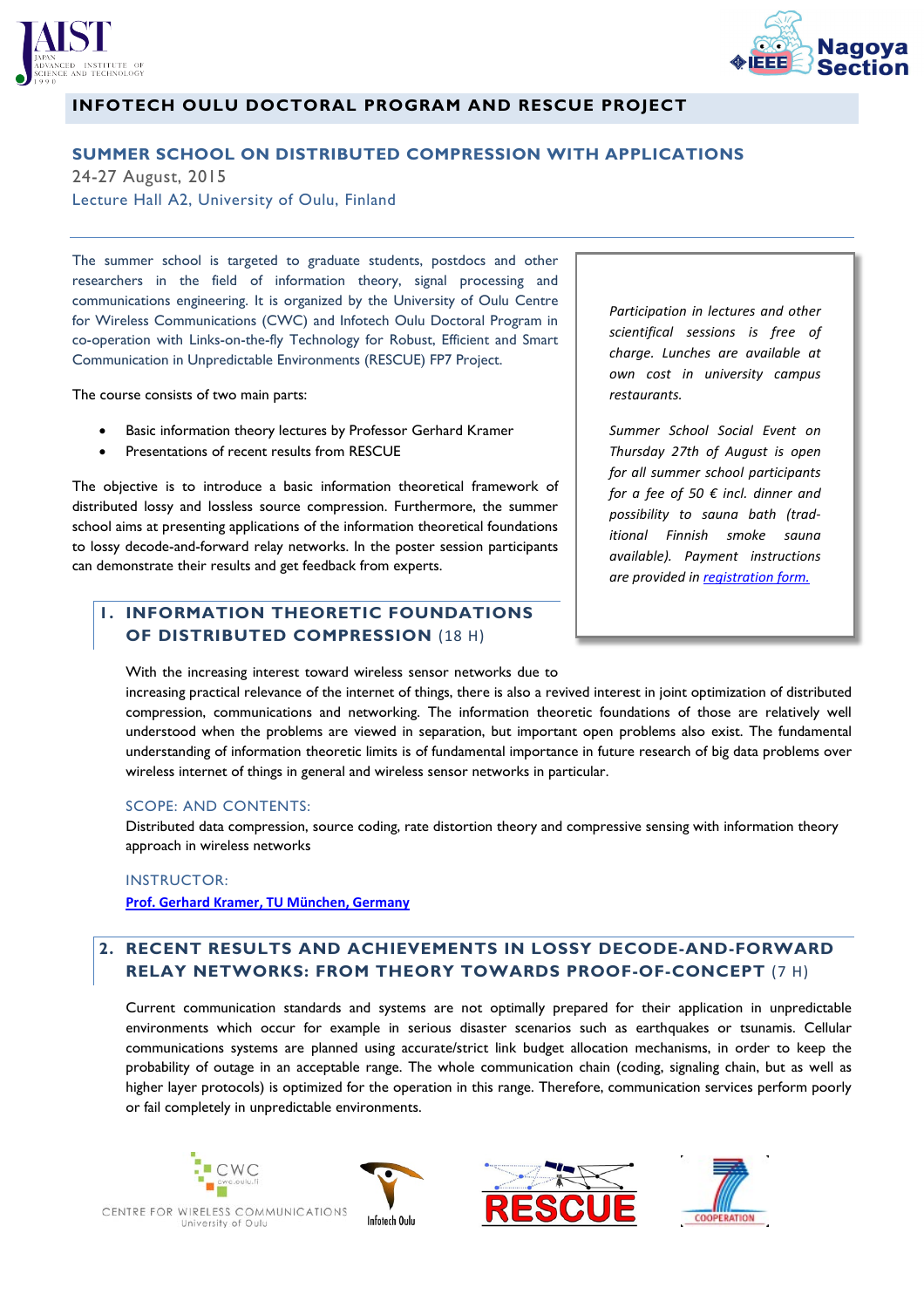RESCUE is an EU project proposing an integrated concept "links on the fly" which encompasses the key technologies of distributed joint source/channel coding in lossy wireless networks, exploitation of multi-path information transfer in wireless mesh networks, distributed and centralized MAC/network protocols for channel access, and routing, crosslayer design for interference management and error control.

Some recent results will be presented from each work package of the technical part of RESCUE project:

- WPI: Theoretical analyses for limit and rate-distortion region
- WP2: Code and algorithm design and optimization
- WP3: Message transfer
- WP4: Validation, integration and field trials

#### SCOPE AND CONTENTS:

Following topics are considered in the context of lossy decode-and-forward relaying network: rate region and outage probability analysis, coding/decoding and power allocation algorithms, MAC layer protocols, validation and verification concepts.

#### KEY SPEAKERS:

**Prof. Tadashi Matsumoto, Japan Advanced Institute of Science and Technology, Japan Dr. Yi Ma, University of Surrey, UK**

#### **TIMETABLE:**

#### **Monday 24.8.2015 BASICS**

| Time            | <b>Session</b>                       | <b>Lecturer</b>                 |
|-----------------|--------------------------------------|---------------------------------|
| $8:30 - 10:00$  | Entropy, Divergence, and Information | <b>Professor Gerhard Kramer</b> |
| $10:30 - 12:00$ | <b>Typical Sequences and Sets</b>    | <b>Professor Gerhard Kramer</b> |
| $12:00 - 13:15$ | Lunch Break                          |                                 |
| $13:15 - 14:45$ | <b>Rate Distortion Theory</b>        | <b>Professor Gerhard Kramer</b> |
| $15:00 - 15:30$ | Wrap up                              | <b>Professor Gerhard Kramer</b> |

#### **Tuesday 25.8.2015 in DISTRIBUTED SOURCE CODING**

| <b>Time</b>     | <b>Session</b>                            | Lecturer                        |
|-----------------|-------------------------------------------|---------------------------------|
| 8:30-10:00      | <b>Lossless Distributed Source Coding</b> | <b>Professor Gerhard Kramer</b> |
| $10:30 - 12:00$ | Lossy Source Coding with Side Information | <b>Professor Gerhard Kramer</b> |
| $12:00 - 13:15$ | Lunch Break                               |                                 |
| $13:15 - 14:45$ | <b>Lossy Distributed Source Coding</b>    | <b>Professor Gerhard Kramer</b> |
| 15:00-15:30     | Wrap up                                   | <b>Professor Gerhard Kramer</b> |